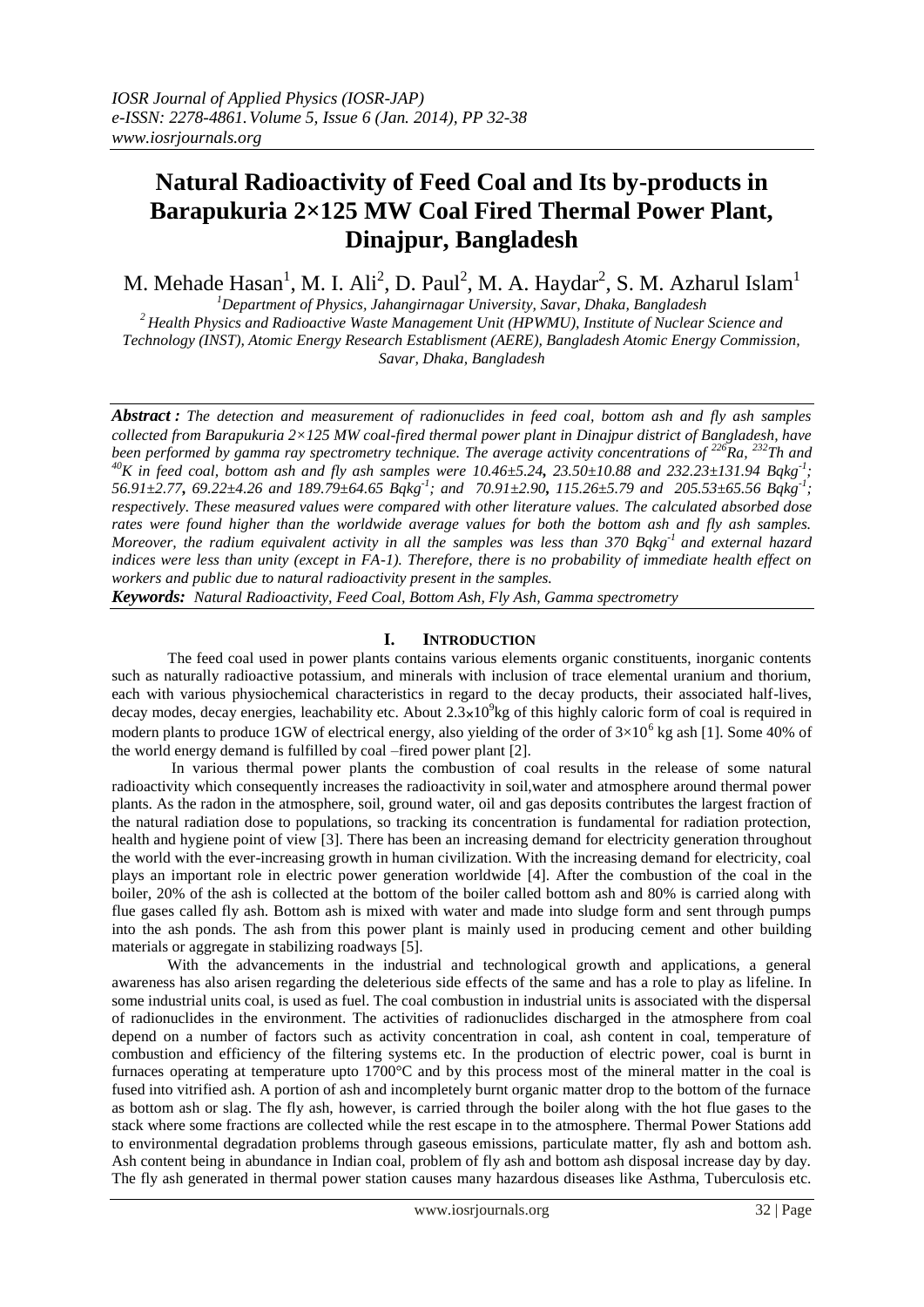The people living within 5 km radius of coal based power plant suffer from respiratory ailments. Initially, perceptions of objectionable effects of air pollutants were limited to those easily detected like odour, soiling of surfaces and smoke stacks [3].

 Bangladesh has a good amount of coal deposit in its territorial area. Especially the northern part of the country is rich in coal deposit. It has five discovered coal mines namely Barapukuria, Phulbari, Khalashpir, Jamalganj and Dighipara and all these mines are located in the northern region of the country. But only the Barapukuria coal mine is currently under production. The coal extracted from these mines is used in various purposes including power generation, burning in the brick fields and so on [6] . The Barapukuria 2×125 MW coal-fired thermal power plant authority is always using the coal extracted from Barapukuria coal mine nearby the plant as feed coal for their power generation system. The system produces two types of coal ash namely bottom ash and fly ash which are being mixed with the environmental elements specially with the sorroundings soil and water.

 Moreover, contamination may happen in the surrounding environmental elements such as soil and water and so on due to the leaching of radionuclides due to power generation activity. There is no available data on the radioactivity contents in feed coal, bottom ash and fly ash radiological impact of these samples and power plant on people and environment of Bangladesh. Therefore, this study was designed to conduct a thorough study on the radionuclide contents and radiological implications on the power plant workers, public and environmental elements. Fig. 1 shows the location map of the study area.



Fig. 1 Location map of the Barapukuria  $2\times125$  MW coal fired thermal power plant in Bangladesh

# **II. METHODS AND MATERIALS**

# **2.1 STUDY AREA**

 Dinajpur is an administrative district under the Rangpur Division and is situated in the Northern part of Bangladesh. Barapukuria power Plant site is located in flat land of the Northwestern "corner" of Bangladesh at about 45 km east of the district headquarters of Dinajpur, 20 km east to the border of India. The north-south gauge railway passes through the east part of the site.The site is located about 1 km north of the coal mine mouth under construction.The only large industrial area nearby is this coal mine including its residential complexes.The nearest town is Phulbari, a Thana (Upazila) headquarter as primary administrative center of the country. Phulbari is located about 6 km south of the site.

# **2.2 SAMPLING LOCATIONS**

 A total of 12 samples namely; 4 feed coal and 8 ash samples; were collected from inside of the power plant area. Eight ash samples were divided into two groups namely; bottom ash and fly ash samples. These samples were collected during the whole day on 9 July 2013. Location coordinates of the Barapukuria 2×125 MW coal fired thermal power plant are latitude  $25^{\circ}33^{\prime}N$  and longitude  $88^{\circ}57^{\prime}E$ .

# **2.3 SAMPLE COLLECTION AND PREPARATION**

 It was stated in earlier section that 4 feed coal samples and 8 ash samples were collected from inner area of the power plant .Four feed coal samples were collected from four different coal deposit inside the power plant area. Bottom ash and fly ash samples were collected from four different places and were marked as BA-1, BA-2, BA-3, BA-4 and FA-1, FA-2, FA-3, FA-4, respectively.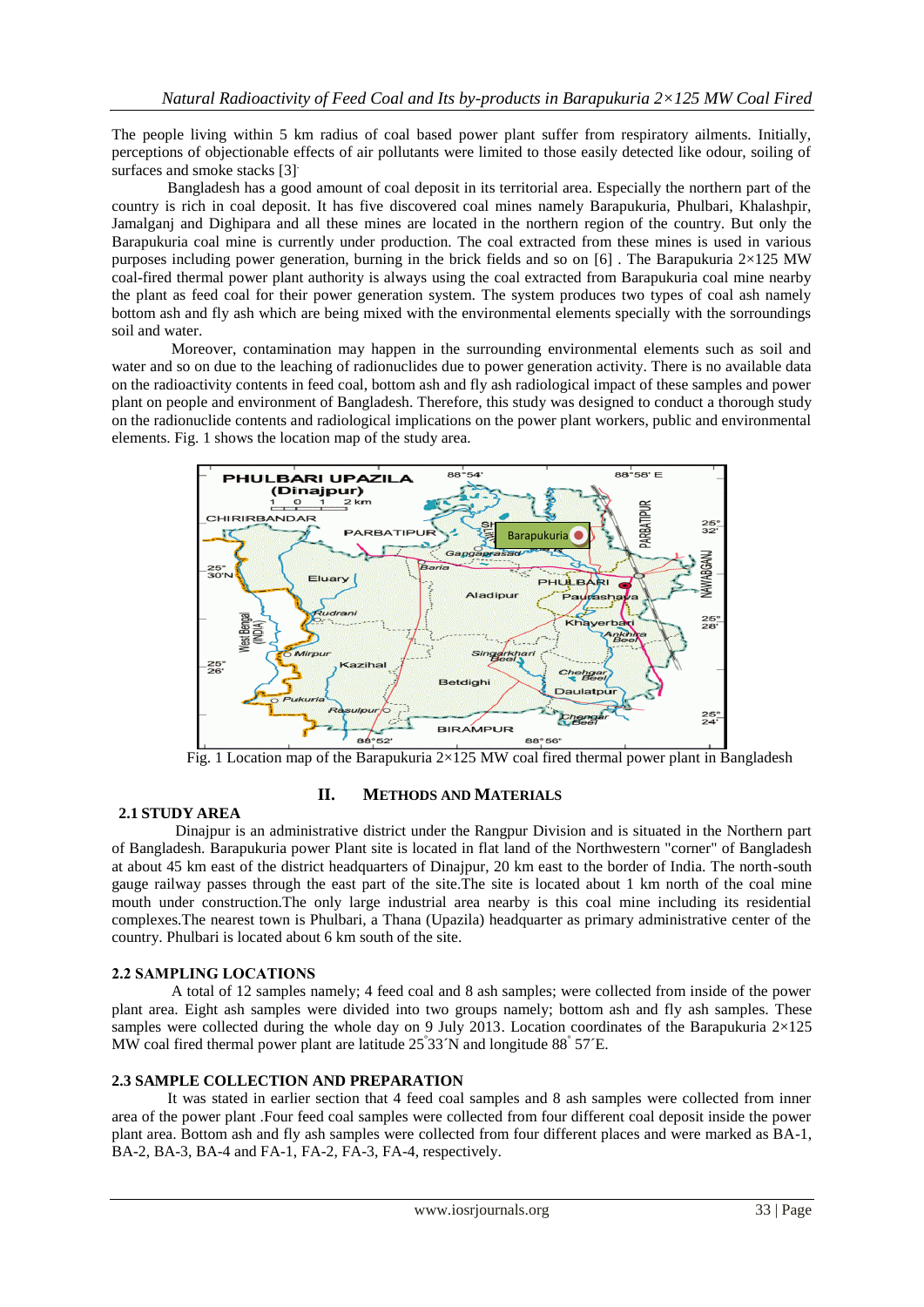# **2.4 SAMPLE PROCESSING**

 After the collection of feed coal, bottom ash and fly ash samples, they were transported and preserved at the sample preparation laboratory of the Health Physics and Radioactive Waste Management Unit, Bangladesh Atomic Energy Commission (BAEC), Savar, Dhaka. The samples were then cleaned and dried in the sun and crushed into fine powder by using a grinder except ash samples and collected after passing through 400 µm mesh screen. The homogenized samples were then dried in an oven at about 110˚C for about 24 hours and the weights of the samples were recorded using an electrical balance. The homogenized samples were then transferred to sealable cylindrical plastic containers of 7 cm height and 5.5 cm in diameter, marked individually with identification parameters e.g, name and location of the sample, date of preparation and net weight. All the containers are then sealed tightly with an insulating tape around their neck and stored for about 30 days to attain radioactive secular equilibrium between <sup>226</sup>Ra and its daughter products.

# **2.5 EXPERIMENTAL SET UP**

 The detection and measurement of radionuclides in the samples were carried out by gamma spectrometry system using a vertical coaxial cylindrical high purity germanium (HPGe) detector of 172 cm<sup>3</sup> active volume and with 40% relative efficiency. The p-type HPGe detector supplied by CANBERRA (Model-GC4020), had a resolution of 2 keV at 1332 keV of Cobalt-60 gamma-ray line. The detector was coupled to a 16 k-channel analyser. The spectra of all samples were perfectly analysed using Genie-2000 spectra analysis software (which matched various gamma energy peaks to a library of all possible radionuclides) to calculate the concentrations of <sup>238</sup>U, <sup>232</sup>Th and <sup>40</sup>K. The detector was enclosed in a cylindrical shielding container made of lead and iron with 11.3 cm thickness, 51 cm height and 28 cm internal diameter and having a fixed bottom and moving cover to reduce the external gamma-ray background. All the samples were counted for 10 ks. prior to the measurement of the samples, the environmental gamma background at laboratory site was determined with an identical empty Marinelli beaker and plastic container used in the sample measurement. The energy regions selected for the corresponding radionuclides were 295 keV and 352 keV of  $^{214}$ Pb and 609 keV, 1120 keV and 1764 keV for <sup>214</sup>Bi and <sup>226</sup>Ra, 583 keV and 2614 keV of <sup>208</sup>Tl, 911 keV and 969 keV of <sup>228</sup>Ac for <sup>232</sup>Th, and 1460 keV for  ${}^{40}$ K [7].

# **2.6 CALIBRATION OF THE DETECTOR**

 In the present study the calibration for the efficiency of the detector was performed by standard source of solid matrices prepared using <sup>226</sup>Ra standard solutions. The standard source was prepared using identical container used for the measurement of the samples, e.g., 180 ml plastic container for solid samples. The preparation process of standard sources had been reported elsewhere [8]**.** The detector efficiency calibration curves as a function of energy for solid matrices are shown in Fig. 2. The energy calibration of the detector was performed by using  $137$ Cs and  $60$ Co point sources.



# **1. THEORETICAL BACKGROUND**

# **3.1 THE ACTIVITY CONCENTRATIONS**

 The activity concentrations (*A*) of each radionuclide in the collected samples were determined by using the following standard equation [9]:

 $A = \frac{cps}{E \times I \times W}$  (1)

Where,  $A =$  Activity concentrations of the sample in Bqkg<sup>-1</sup> or BqL<sup>-1</sup>.

 $cps =$ The net counts per second= cps for the sample- cps for the background value

 $E =$ The counting efficiency of the gamma energy

*I* = Absolute intensity of the gamma ray and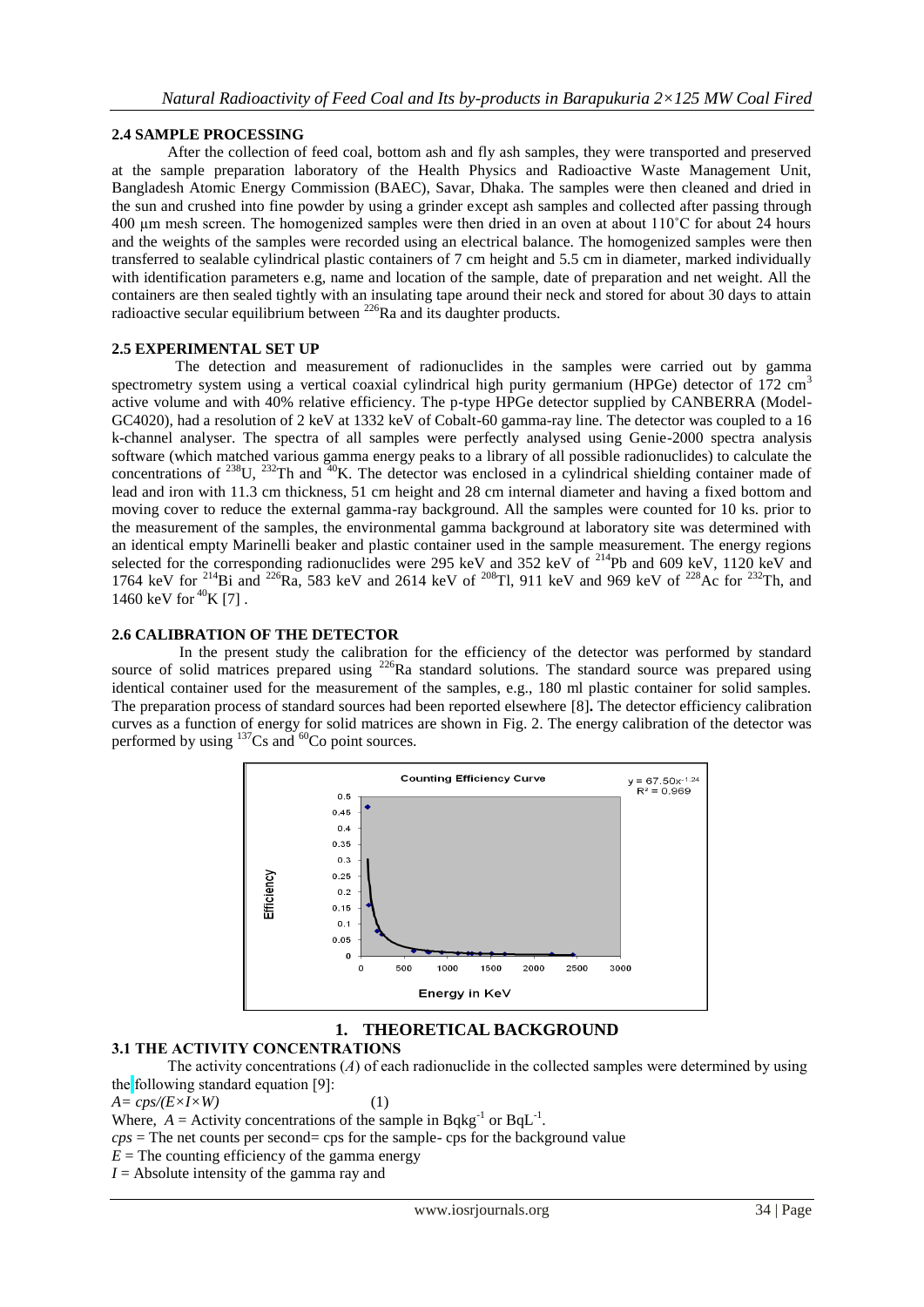$W =$  Net weight of the sample (in kilogram or litre).

The uncertainties in the measurements were expressed in terms of standard deviation ( $\pm \sigma$ ), where  $\sigma$  is expressed as [9]**:** 

$$
\sigma = \left[\frac{N_s}{T_s^2} + \frac{N_b}{T_b^2}\right]^{1/2} \tag{2}
$$

Where,  $N_s$  is the sample counts measured in time  $T_s$ , and  $N_b$  is the background counts measured in time  $T_b$ . The standard deviation  $\pm \sigma$  in cps was converted into activity in Bqkg<sup>-1</sup> according to equation (1).

# **3.2 ABSORBED DOSE RATES**

 The external outdoor absorbed gamma dose rates due to terrestrial gamma rays from the nuclides  $226$ Ra,  $232$ Th and  $40$ K at 1m above the ground level were calculated as [10]:

 $D (nGyh^{-1}) = 0.462 A_{Ra} + 0.604 A_{Th} + 0.042 A_K$  (3) Where,  $A_{Ra}$ ,  $A_{Th}$  and  $A_K$  are the specific activities of <sup>226</sup>Ra, <sup>232</sup>Th and <sup>40</sup>K, respectively in Bqkg<sup>-1</sup>.

#### **3.3 OUTDOOR ANNUAL EFFECTIVE DOSE**

 The absorbed dose rate was converted into annual effective dose equivalent by using a conversion factor of 0.7 SvGy<sup>-1</sup> recommended by the UNSCEAR 2000 and 0.2 for the outdoor occupancy factor by considering that the people on the average, spent 20% of their time in outdoors [11] **.** The effective dose due to natural activity in the collected samples was calculated by:  $E(mSvyr^{-1}) = D \times 24 \times 365.25 \times 0.2 \times 0.7 \times 10^{-6}$  (4)

#### **3.4 RADIUM EQUIVALENT ACTIVITY**

 In order to assess the health effects from the radioactivity of the earth's surface materials containing <sup>238</sup>U, <sup>232</sup>Th and <sup>40</sup>K, the activity of these nuclides is converted into a single quantity termed the radium equivalent (Ra<sub>eq</sub>). The radium equivalent activity is a weighted sum of activities of <sup>226</sup>Ra (daughter of <sup>238</sup>U), <sup>232</sup>Th and <sup>40</sup>K based on the assumption that 10 Bq kg<sup>-1</sup> of <sup>226</sup>Ra, 7 Bq kg<sup>-1</sup> of <sup>232</sup>Th and 130 Bq kg<sup>-1</sup> of <sup>40</sup>K produce the same gamma-ray dose rates. It is calculated by using the following relation [12] :

$$
Ra_{eq}(Bqkg^{-1}) = A_{Ra} + 1.43 A_{Th} + 0.077 A_K
$$
 (5)

Where,  $A_{Ra}$ ,  $A_{Th}$  and  $A_K$  are the specific activities of <sup>226</sup>Ra, <sup>232</sup>Th and <sup>40</sup>K, respectively in Bqkg<sup>-1</sup>.

# **3.5 EXTERNAL HAZARD INDEX**

The external hazard index  $(H_{ex})$  is the indoor radiation dose rate due to the external exposure to gamma radiation in construction materials of dwelling which was calculated by [13].<br>  $\boldsymbol{H}_{ex} = \frac{\boldsymbol{A}_{Ra}}{370} + \frac{\boldsymbol{A}_{Th}}{259} + \frac{\boldsymbol{A}_{K}}{4810}$  (6)

$$
H_{ex} = \frac{A_{Ra}}{370} + \frac{A_{Th}}{259} + \frac{A_K}{4810}
$$
 (6)

Where,  $A_{R\omega}$ ,  $A_{Th}$  and  $A_K$  have the same meanings as in equation (3), and (5).

#### **III. RESULTS AND DISCUSSIONS**

The results of the present study on the two types of samples are summarized in following sections.

# 4.1 **ACTIVITY CONCENTRATION IN FEED COAL SAMPLES**

Activity concentrations of <sup>226</sup>Ra, <sup>232</sup>Th and <sup>40</sup>K in feed coal samples were determined by equation (1) and the results for the same are shown in Table 1 with the uncertainty level of  $\pm\sigma$ . The results for the radionuclides  $(^{226}Ra, ^{232}Th$  and  $^{40}K$ ) are shown independently in Fig. 3, Fig. 4 and Fig. 5, respectively.

In feed coal samples, The activity concentrations of  $^{226}Ra$ ,  $^{232}Th$  and  $^{40}K$  were found to be in the range of 6.18 $\pm$ 4.20 to 13.84 $\pm$ 6.18 Bqkg<sup>-1</sup> with an average value of 10.46 $\pm$ 5.24 Bqkg<sup>-1</sup>; 17.11 $\pm$ 10.29 to  $31.10\pm10.18$  Bqkg<sup>-1</sup>, with an average value of  $23.50\pm10.88$  Bqkg<sup>-1</sup> and  $147.02\pm112.65$  to  $390.18\pm160.95$  Bqkg<sup>-1</sup>, with an average value of  $232.23\pm131.94$  Bqkg<sup>-1</sup> respectively. All the values were lower than the worldwide average values of 35, 30 and 400  $Bqkg^{-1}$  successively [10].

# **4.2 ACTIVITY CONCENTRATION IN BOTTOM ASH SAMPLES**

Activity concentrations of  $^{226}$ Ra,  $^{232}$ Th and  $^{40}$ K in bottom ash samples were determined by equation (1) and the results for the same are shown in Table 2 with the uncertainty level of  $\pm \sigma$ .

In bottom ash samples, the activity concentrations of  $^{226}Ra$ ,  $^{232}Th$  and  $^{40}K$  were found to be in the range of 39.22 $\pm$ 2.64 to 72.88 $\pm$ 2.83 Bqkg<sup>-1</sup>, with an average value of 56.91 $\pm$ 2.77 Bqkg<sup>-1</sup>; 51.86 $\pm$ 8.35 to 88.73 $\pm$ 2.93 Bqkg<sup>-1</sup> <sup>1</sup>, with an average value of  $69.22 \pm 4.26$  Bqkg<sup>-1</sup> and  $183.04 \pm 64.18$  to  $197.23 \pm 63.47$  Bqkg<sup>-1</sup>, with an average value of 189.79 $\pm$ 64.65 Bqkg<sup>-1</sup> respectively which all were higher than the worldwide average value of 35, 30 and 400 Bqkg<sup>-1</sup> except  $^{40}$ K successively [10].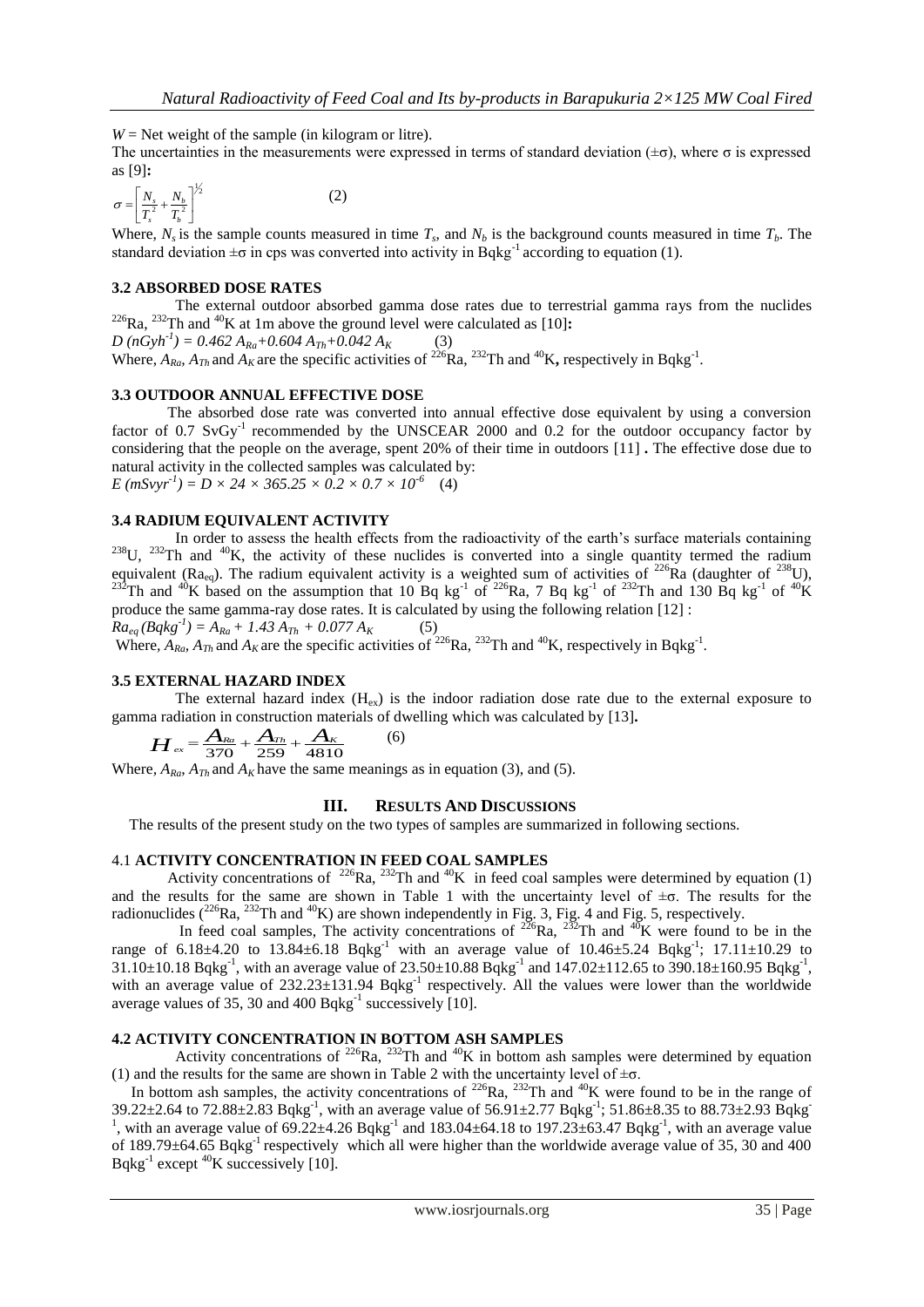# **4.3 ACTIVITY CONCENTRATION IN FLY ASH SAMPLE**

Activity concentrations of  $^{226}$ Ra,  $^{232}$ Th and  $^{40}$ K in fly ash samples were determined by equation (1) and the results for the same are shown in Table 3 with the uncertainty level of  $\pm \sigma$ .

In fly ash samples, the activity concentrations of <sup>226</sup>Ra, <sup>232</sup>Th and <sup>40</sup>K were found in the range of 22.63 $\pm$ 0.69 to 107.69 $\pm$ .03 Bqkg<sup>-1</sup>, with an average value of 70.91 $\pm$ 2.90 Bqkg<sup>-1</sup>; 30.04 $\pm$ 0.74 to 176.97 $\pm$ 8.75 Bqkg<sup>-1</sup>, with an average value of  $115.26 \pm 5.79$  Bqkg<sup>-1</sup>;  $25.14 \pm 8.81$  to  $400.19 \pm 79.25$  Bqkg<sup>-1</sup>, with an average value of  $205.525\pm65.56$  Bqkg<sup>-1</sup> respectively. All the values were significantly higher than the worldwide average value of 35, 30 and 400  $Bqkg^{-1}$  except <sup>40</sup>K respectively [10].

# **4.4 RADIOLOGICAL INDICES**

 In order to assess the health effects, the radiation hazards such as absorbed dose rate (D), outdoor annual effective dose (E), radium equivalent activity ( $Ra_{eq}$ ) and external hazard index ( $H_{ex}$ ) have been calculated from the activity concentrations of  $^{226}$ Ra,  $^{232}$ Th and  $^{40}$ K using the equations (3), (4), (5) and (6), respectively and the values are shown in Table 4.

 From Table 4, it is seen that absorbed dose rate due to the terrestrial gamma rays at 1m above the ground were in the range of 21.66 to 34.62 nGyh<sup>-1</sup>with an average 26.34 nGyh<sup>-1</sup> for feed coal samples and those for bottom ash samples were 57.13 to  $95.55 \text{ nGyh}^{-1}$  with an average value of 76.07 nGyh<sup>-1</sup>, and for fly ash samples were 29.65 to 162.49 with an average value of  $111.01 \text{ nGyh}^{-1}$  respectively. These values were higher than the world average value of 55 nGyh<sup>-1</sup> in both the ash samples except in feed coal samples [10].

The outdoor annual effective dose for feed coal samples ranged from 0.03 to 0.4 mSvyr<sup>-1</sup> with an average value of  $0.0325 \text{ mSvyr}^{-1}$ . The outdoor annual effective dose was  $0.07$  to  $0.12 \text{ mSvyr}^{-1}$  with an average 0.095 mSvyr<sup>-1</sup>for bottom ash samples and 0.04 to 0.20 mSvyr<sup>-1</sup>with an average value of 0.14 mSvyr<sup>-1</sup> for fly ash samples; which were less than the world average value of  $0.460 \text{ mSvyr}^{-1}$  [10].

The mean value of radium equivalent activity was  $44.26$  Bqkg<sup>-1</sup> for feed coal samples, 170.38 Bqkg<sup>-1</sup> for bottom ash samples, and 151.37 Bqkg<sup>-1</sup> for fly ash samples. However, all the values obtained here for radium equivalent activity fall far below the limit of 370 Bqkg<sup>-1</sup>[10]. The mean value of external radiation hazard index was 0.16 for feed coal samples, 0.46 for bottom ash and 0.68 for fly ahs samples which all were comparable to the unity indicating the non-hazardous category of the samples. The values of hazard indices confirmed that it was safe to carry out the activities in the area for the power plant workers, general people and there were no yet significant radiological impact of coal mining on the environment. But the sample code FA-1 shows the value of external radiation hazard index is unit so it is not safe for the environmental elements as well as power plant workers and general people.

|                    | $10010 + 110011$<br>$\epsilon$ concentration in $\epsilon$ pand | $\mu$ b $\mu$ of $\mu$ is a boundary of $\mu$ |                     |
|--------------------|-----------------------------------------------------------------|-----------------------------------------------|---------------------|
| Sample Code        | $^{226}$ Ra                                                     | $^{232}$ Th                                   | 40 <sub>U</sub>     |
| $FC-1$             | $11.79 \pm 5.99$                                                | $21.17 \pm 13.47$                             | 390.18±160.95       |
| $FC-2$             | $13.84 \pm 6.18$                                                | $31.10 \pm 10.18$                             | ND                  |
| $FC-3$             | $6.18{\pm}4.20$                                                 | $24.62 \pm 9.56$                              | $147.02 \pm 112.65$ |
| $FC-4$             | $10.01 + 4.58$                                                  | $17.11 \pm 10.29$                             | $159.50 \pm 122.22$ |
| Average            | $10.46 \pm 5.24$                                                | $23.50 \pm 10.88$                             | $232.23 \pm 131.94$ |
| World Average [10] | 35                                                              | 30                                            | 400                 |

Table 1: Activity Concentration in  $(Bqkg^{-1})$  in Different Feed Coal Samples

**ND= Not Detected**

|  |  | Table 2: Activity Concentration in (Bqkg <sup>-1</sup> ) in Different Bottom Ash Samples |
|--|--|------------------------------------------------------------------------------------------|
|  |  |                                                                                          |
|  |  |                                                                                          |
|  |  |                                                                                          |

| Sample Code        | $^{226}Ra$       | $^{232}$ Th      | 40 <sub>T</sub>    |
|--------------------|------------------|------------------|--------------------|
| $BA-1$             | $62.70 \pm 2.90$ | $69.14 + 2.95$   | $191.32 \pm 67.09$ |
| $BA-2$             | $72.88 + 2.83$   | $88.73 + 2.93$   | $197.23 \pm 63.47$ |
| $BA-3$             | $52.82 + 2.72$   | $67.13 \pm 2.82$ | $187.55 \pm 63.85$ |
| $BA-4$             | $39.22 + 2.64$   | $51.86 \pm 8.25$ | $183.04 + 64.18$   |
| Average            | $56.91 + 2.77$   | $69.22 + 4.26$   | $189.79 + 64.65$   |
| World Average [10] |                  | 30               | 400                |

# Table 3: Activity Concentration in (Bqkg<sup>-1</sup>) in Different Fly Ash Samples

| Sample Code        | $^{226}Ra$       | $232$ Th          | 40r                |
|--------------------|------------------|-------------------|--------------------|
| $FA-1$             | $107.69 + 4.03$  | $176.97 + 8.75$   | $139.17 \pm 88.96$ |
| $FA-2$             | $66.93 + 3.60$   | $136.60 + 8.10$   | $257.60 \pm 85.23$ |
| $FA-3$             | $86.37 + 3.25$   | $117.41 + 5.57$   | $400.19 + 79.25$   |
| $FA-4$             | $22.63 \pm 0.69$ | $30.04 + 0.74$    | $25.14 + 8.81$     |
| Average            | $70.91 + 2.90$   | $115.26 \pm 5.79$ | $205.52 + 65.56$   |
| World Average [10] | 35               | 30                | 400                |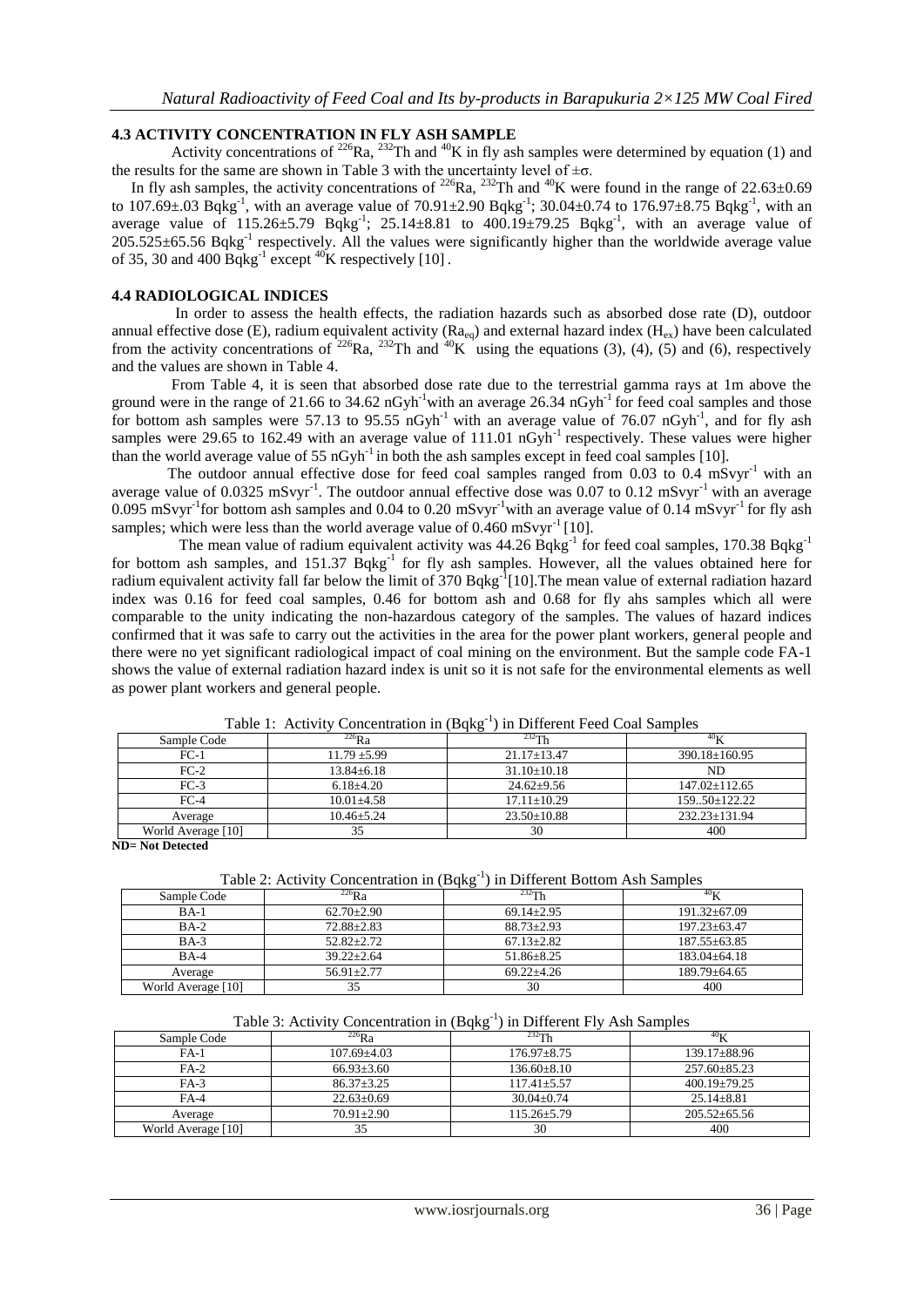|                    |                       |                   | external nazaru muex of all feed coal, bottom asn and hy asn samples. |                 |
|--------------------|-----------------------|-------------------|-----------------------------------------------------------------------|-----------------|
| Sample Code & Type | Absorbed dose rate D, | Outdoor annual    | Radium equivalent                                                     | External hazard |
|                    | $(nGyh^{-1})$         | effective dose E, | activity $R_{eq}$ , (Bqkg <sup>-1</sup> )                             | index, $H_{ex}$ |
|                    |                       | $(mSvyr^{-1})$    |                                                                       |                 |
| $FC-1$             | 34.62                 | 0.04              | 72.05                                                                 | 0.19            |
| $FC-2$             | 25.18                 | 0.03              | 58.27                                                                 | 0.16            |
| $FC-3$             | 23.90                 | 0.03              | 52.65                                                                 | 0.14            |
| $FC-4$             | 21.66                 | 0.03              | 46.72                                                                 | 0.13            |
| Minimum            | 21.66                 | 0.03              | 46.72                                                                 | 0.13            |
| Maximum            | 34.62                 | 0.04              | 72.05                                                                 | 0.19            |
| Average            | 26.34                 | 0.0325            | 44.26                                                                 | 0.16            |
| $BA-1$             | 78.76                 | 0.10              | 176.18                                                                | 0.48            |
| $BA-2$             | 95.55                 | 0.12              | 214.81                                                                | 0.58            |
| $BA-3$             | 72.82                 | 0.09              | 163.14                                                                | 0.44            |
| $BA-4$             | 57.13                 | 0.07              | 127.39                                                                | 0.34            |
| Minimum            | 57.13                 | 0.07              | 127.39                                                                | 0.34            |
| Maximum            | 95.55                 | 0.12              | 214.81                                                                | 0.58            |
| Average            | 76.07                 | 0.095             | 170.38                                                                | 0.46            |
| $FA-1$             | 162.49                | 0.20              | 371.21                                                                | 1.00            |
| $FA-2$             | 124.25                | 0.15              | 281.89                                                                | 0.76            |
| $FA-3$             | 127.63                | 0.16              | 284.89                                                                | 0.77            |
| $FA-4$             | 29.65                 | 0.04              | 67.48                                                                 | 0.18            |
| Minimum            | 29.65                 | 0.04              | 67.48                                                                 | 0.18            |
| Maximum            | 162.49                | 0.20              | 371.21                                                                | 1.00            |
| Average            | 111.01                | 0.14              | 251.37                                                                | 0.68            |
| World Average [10] | 55                    | 0.460             | 370                                                                   | 1.00            |

Table 4: Absorbed dose rate (D), outdoor annual effective dose (E), radium equivalent activity( $R_{eq}$ ) and external hazard index of all feed coal, bottom ash and fly ash samples.



Fig. 3 Distribution of  $^{226}$ Ra in all collected samples